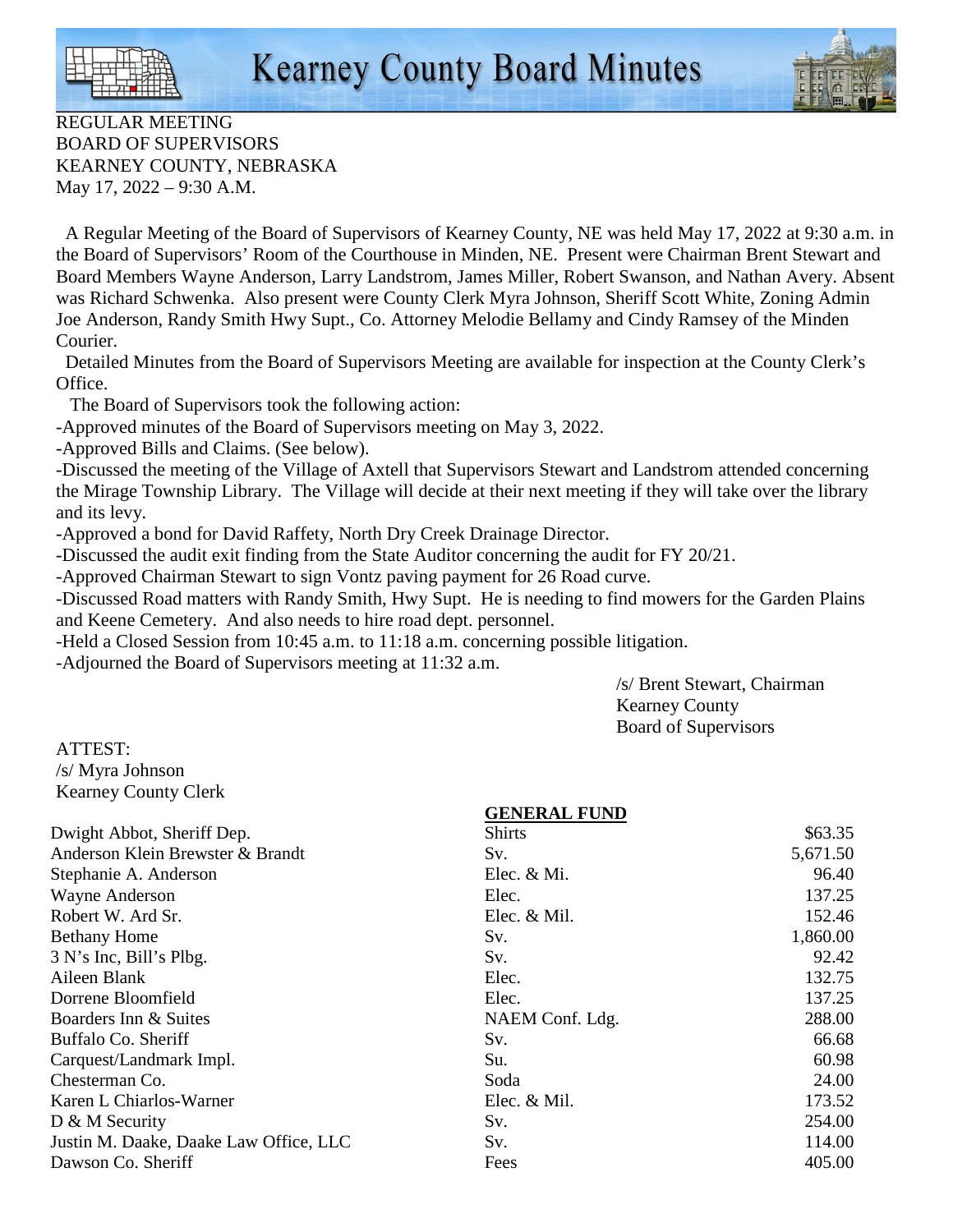

# Kearney County Board Minutes



|                                    |                  | <b>Contract of the Contract of the Contract of the Contract of the Contract of the Contract of the Contract of the Contract of the Contract of the Contract of the Contract of the Contract of the Contract of the Contract of t</b> |
|------------------------------------|------------------|--------------------------------------------------------------------------------------------------------------------------------------------------------------------------------------------------------------------------------------|
| Dewald Deaver L'Heurex PC LLO      | Sv.              | 1,634.00                                                                                                                                                                                                                             |
| Pamela Donely                      | Elec.            | 130.50                                                                                                                                                                                                                               |
| Anne Dorn                          | Elec.            | 121.50                                                                                                                                                                                                                               |
| Nancy L. Evans                     | Elec.            | 140.50                                                                                                                                                                                                                               |
| Dana D. Faber                      | Elec.            | 130.50                                                                                                                                                                                                                               |
| First Concord Benefits Grp, L.L.C. | Self-Fund & Fees | 620.88                                                                                                                                                                                                                               |
| Debra Granger                      | Elec.            | 130.50                                                                                                                                                                                                                               |
| Jana Green                         | Elec.            | 130.50                                                                                                                                                                                                                               |
| Tracy L. Groothuis                 | Elec.            | 123.75                                                                                                                                                                                                                               |
| Darla K. Haight                    | Elec.            | 130.50                                                                                                                                                                                                                               |
| Judith E. Hansen                   | Elec.            | 154.00                                                                                                                                                                                                                               |
| Roger D. Hansen                    | Elec.            | 78.00                                                                                                                                                                                                                                |
| Ericka Heun                        | Elec.            | 130.50                                                                                                                                                                                                                               |
| Jodi R. Hinrichs                   | Elec. & Mil.     | 142.20                                                                                                                                                                                                                               |
| Laura Holl                         | Elec.            | 121.50                                                                                                                                                                                                                               |
| Glenda Jacobsen                    | Elec.            | 90.00                                                                                                                                                                                                                                |
| Jim's OK Tire Store L.L.C.         | Sv.              | 1,196.00                                                                                                                                                                                                                             |
| Myra Johnson, Co. Clerk            | Mil.             | 36.86                                                                                                                                                                                                                                |
| K & K Auto Repair Inc.             | Sv.              | 47.79                                                                                                                                                                                                                                |
| Kearney Co. Court                  | Fees             | 376.47                                                                                                                                                                                                                               |
| Kearney County Rd & Bridge Fund    | Transfer         | 80,000.00                                                                                                                                                                                                                            |
| Kearney County Rd Dept.            | Fuel             | 1,524.44                                                                                                                                                                                                                             |
| Kimball Midwest                    | Su.              | 209.76                                                                                                                                                                                                                               |
| Joyce Kingsley                     | Elec. & Mil.     | 156.15                                                                                                                                                                                                                               |
| Frank A. Kovacs                    | Elec.            | 130.50                                                                                                                                                                                                                               |
| Jennifer Kreikemeier               | Elec. & Mil.     | 148.05                                                                                                                                                                                                                               |
| Marcia Krueger                     | Elec.            | 90.00                                                                                                                                                                                                                                |
| Janice M. Kuehn                    | Elec. & Mil.     | 142.20                                                                                                                                                                                                                               |
| Katheryn Kuehn                     | Elec. & Mil.     | 184.60                                                                                                                                                                                                                               |
| Sandra L. Kuehn                    | Elec.            | 121.50                                                                                                                                                                                                                               |
| Lancaster Co. Sheriff              | Fees             | 19.85                                                                                                                                                                                                                                |
| Amy Latter                         | Elec. & Mil.     | 135.27                                                                                                                                                                                                                               |
| Lieske, Lieske & Ensz PC LLO       | Sv.              | 1,554.00                                                                                                                                                                                                                             |
| Sharon Lippstreu                   | Elec.            | 123.75                                                                                                                                                                                                                               |
| Patricia M. Lundeen                | Elec. & Mil.     | 180.55                                                                                                                                                                                                                               |
| Jennifer L. Madsen                 | Elec.            | 140.50                                                                                                                                                                                                                               |
| Brenda Martin-Christensen          | Elec.            | 78.00                                                                                                                                                                                                                                |
| Rachel McKeon                      | Elec. & Mil.     | 154.08                                                                                                                                                                                                                               |
| Minden Courier                     | Publ.            | 131.34                                                                                                                                                                                                                               |
| Minden Hdwe                        | Su.              | 194.11                                                                                                                                                                                                                               |
| Minden Office Supply               | Su.              | 259.69                                                                                                                                                                                                                               |
| Minden Senior Center               | Poll Rent        | 50.00                                                                                                                                                                                                                                |
| MIPS Inc.                          | Su.              | 316.23                                                                                                                                                                                                                               |
| <b>NAPA All Makes Auto Supply</b>  | Su.              | 195.18                                                                                                                                                                                                                               |
| NE Assoc. of Co. Officials         | Regis.           | 200.00                                                                                                                                                                                                                               |
| NE Weed Control Assoc.             | Regis.           | 120.00                                                                                                                                                                                                                               |
| Renae Olson                        | Elec. & Mil.     | 182.67                                                                                                                                                                                                                               |
| Pedley Drug Store                  | Su.              | 68.03                                                                                                                                                                                                                                |
| Phelps Co. Sheriff's Office        | Fees             | 405.00                                                                                                                                                                                                                               |
| Platte Valley Comm.                | Sv.              | 273.50                                                                                                                                                                                                                               |
| Diana M. Podewitz                  | Elec. & Mil.     | 142.20                                                                                                                                                                                                                               |
| Pritchard & Abbott, Inc.           | Sv.              | 160.00                                                                                                                                                                                                                               |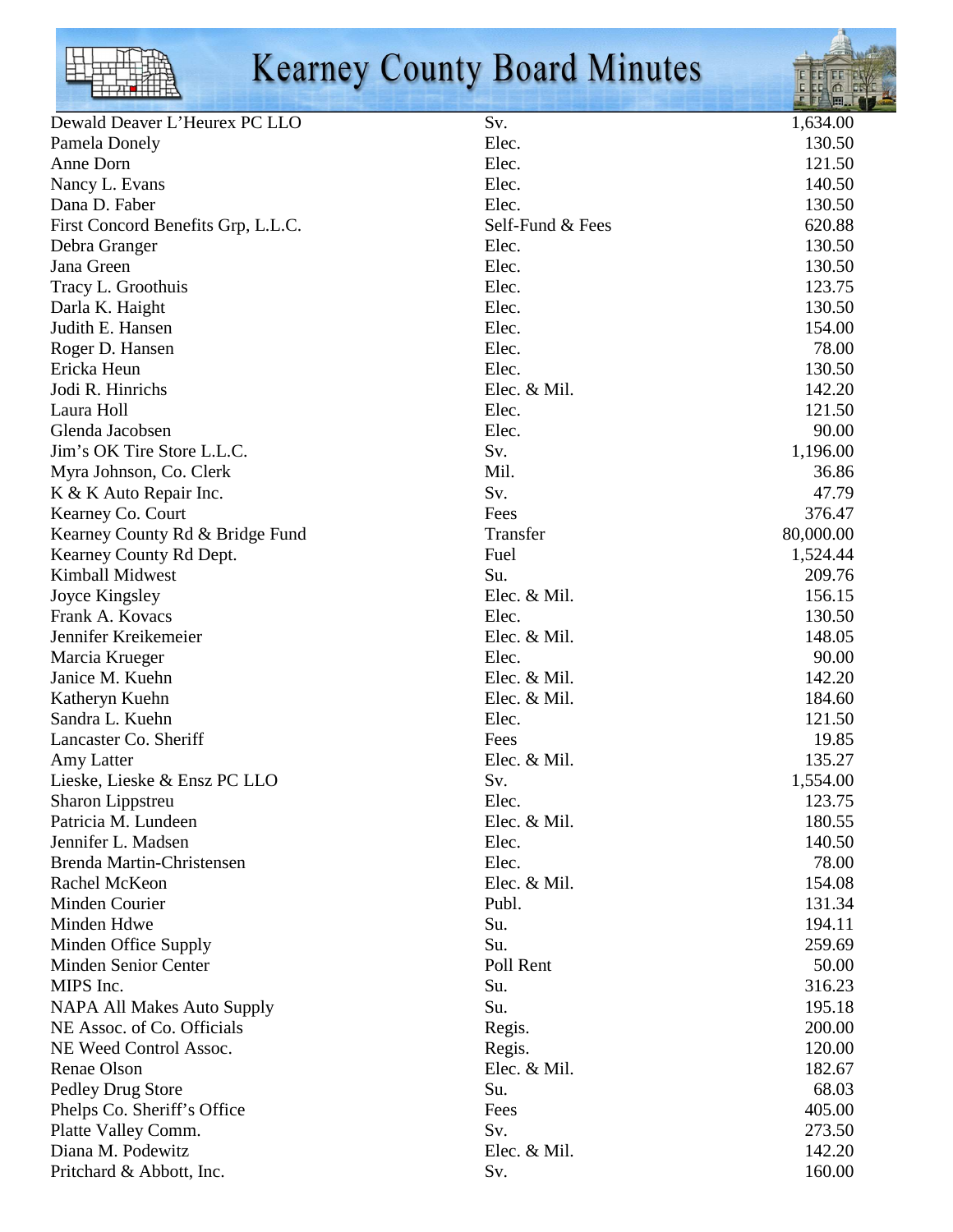|                       | <b>Kearney County Board Minutes</b> | Æ.     |
|-----------------------|-------------------------------------|--------|
| Quality Sound & Comm. | Rent                                | 378.00 |
| Quill Corp.           | Su.                                 | 344.93 |
| Katie J. Ramsey       | Elec.                               | 130.50 |
| Marla D. Reiter       | Elec. & Mil.                        | 142.20 |
| Sarah Ryan            | Elec.                               | 128.25 |
| Deborah A. Schwenka   | Elec.                               | 90.00  |
| Rachel L. Seibert     | Elec.                               | 67.50  |

| IXAVIIVI L. DUIVUU                 |
|------------------------------------|
| Skalka & Baack Law Firm LLC        |
| Terese I. Smith                    |
| Gregory F. Smolik                  |
| Square Deal Lbr & Hdwe             |
| State of NE DAS Central Fin.       |
| Thomas Stewart, Atty at Law        |
| Lana K. Stickney                   |
| Kimmie Swedburg                    |
| Penny Talbert                      |
| Thomson Reuters – West Publ. Corp. |
| United Methodist Church            |
| Village of Heartwell               |
| Corey Ziola                        |
|                                    |

| Skalka & Baack Law Firm LLC        | Sv.            | 28.50                 |
|------------------------------------|----------------|-----------------------|
| Terese I. Smith                    | Elec. & Mil.   | 161.65                |
| Gregory F. Smolik                  | Elec. & Mil.   | 146.17                |
| Square Deal Lbr & Hdwe             | Su.            | 569.92                |
| State of NE DAS Central Fin.       | Sv.            | 30.88                 |
| Thomas Stewart, Atty at Law        | Sv.            | 1,491.50              |
| Lana K. Stickney                   | Elec. & Mil.   | 166.50                |
| Kimmie Swedburg                    | Elec. $&$ Mil. | 142.20                |
| Penny Talbert                      | Elec. $&$ Mil. | 145.80                |
| Thomson Reuters – West Publ. Corp. | Su.            | 2,824.00              |
| <b>United Methodist Church</b>     | Poll Rent      | 100.00                |
| Village of Heartwell               | Elec.          | 50.00                 |
| Corey Ziola                        | Notary Renewal | 81.00                 |
|                                    |                | \$110,406.66<br>TOTAL |

| Ace Hdwe & Garden Ctr, Jelinek Ace Hdwe     |
|---------------------------------------------|
| <b>Ace/Eaton Metals</b>                     |
| Aurora Coop Elev. Co.                       |
| 3N's Inc, Bill's Plbg                       |
| Carquest                                    |
| CHS – Petro Direct Ship                     |
| First Concord Benefits Grp LLC              |
| Jim's OK Tire Store L.L.C.                  |
| Landmark Impl. Inc.                         |
| Lawson Products Inc.                        |
| <b>Logan Contractors Supply</b>             |
| Medical Enterprises, Inc.                   |
| Mid-Nebraska Aggregate Inc.                 |
| Minden Hdwe                                 |
| Minden Office Supply                        |
| NE Assoc of Co. Eng., HWY Supt. & Surveyors |
| NMC Exchange LLC                            |
| Northern Safety Co., Inc.                   |
| Sahling Kenworth Inc.                       |
| Superior Fenders Inc.                       |
| Vontz Paving, Inc.                          |

## **ROAD AND BRIDGE FUND**

| Ace Hdwe & Garden Ctr, Jelinek Ace Hdwe     | Su.             |              | \$24.75     |
|---------------------------------------------|-----------------|--------------|-------------|
| <b>Ace/Eaton Metals</b>                     | Culv.           |              | 4,152.00    |
| Aurora Coop Elev. Co.                       | Fuel            |              | 31,895.75   |
| 3N's Inc, Bill's Plbg                       | Su.             |              | 3.25        |
| Carquest                                    | <b>Pts</b>      |              | 2,136.76    |
| CHS – Petro Direct Ship                     | O <sub>il</sub> |              | 2,086.55    |
| <b>First Concord Benefits Grp LLC</b>       | Self-Fund/Ded.  |              | 1,500.39    |
| Jim's OK Tire Store L.L.C.                  | <b>Tires</b>    |              | 567.00      |
| Landmark Impl. Inc.                         | Pts/Su.         |              | 113.16      |
| Lawson Products Inc.                        | Road Signs      |              | 51.75       |
| <b>Logan Contractors Supply</b>             | Su.             |              | 998.84      |
| Medical Enterprises, Inc.                   | Fees            |              | 5.00        |
| Mid-Nebraska Aggregate Inc.                 | Gravel          |              | 3,203.66    |
| Minden Hdwe                                 | Su.             |              | 80.46       |
| Minden Office Supply                        | Su.             |              | 84.62       |
| NE Assoc of Co. Eng., HWY Supt. & Surveyors | Regis.          |              | 160.00      |
| NMC Exchange LLC                            | Pts/Rep.        |              | 1,869.08    |
| Northern Safety Co., Inc.                   | Su.             |              | 246.41      |
| Sahling Kenworth Inc.                       | <b>Pts</b>      |              | 72.30       |
| Superior Fenders Inc.                       | <b>Pts</b>      |              | 2,000.00    |
| Vontz Paving, Inc.                          | Sv.             |              | 29,055.51   |
|                                             |                 | <b>TOTAL</b> | \$80,307.24 |

#### **INHERITANCE TAX**<br>Sv.  $3N's Inc, Bill's Plbg$   $$1,454.96$ CSE, L.L.C. dba Cornerstone Elec. Sv. 5v. 1,665.94<br>
Grayson Tool Co. 6973.60 Grayson Tool Co. Sv. 6.973.600 Sv. TOTAL \$10,094.50